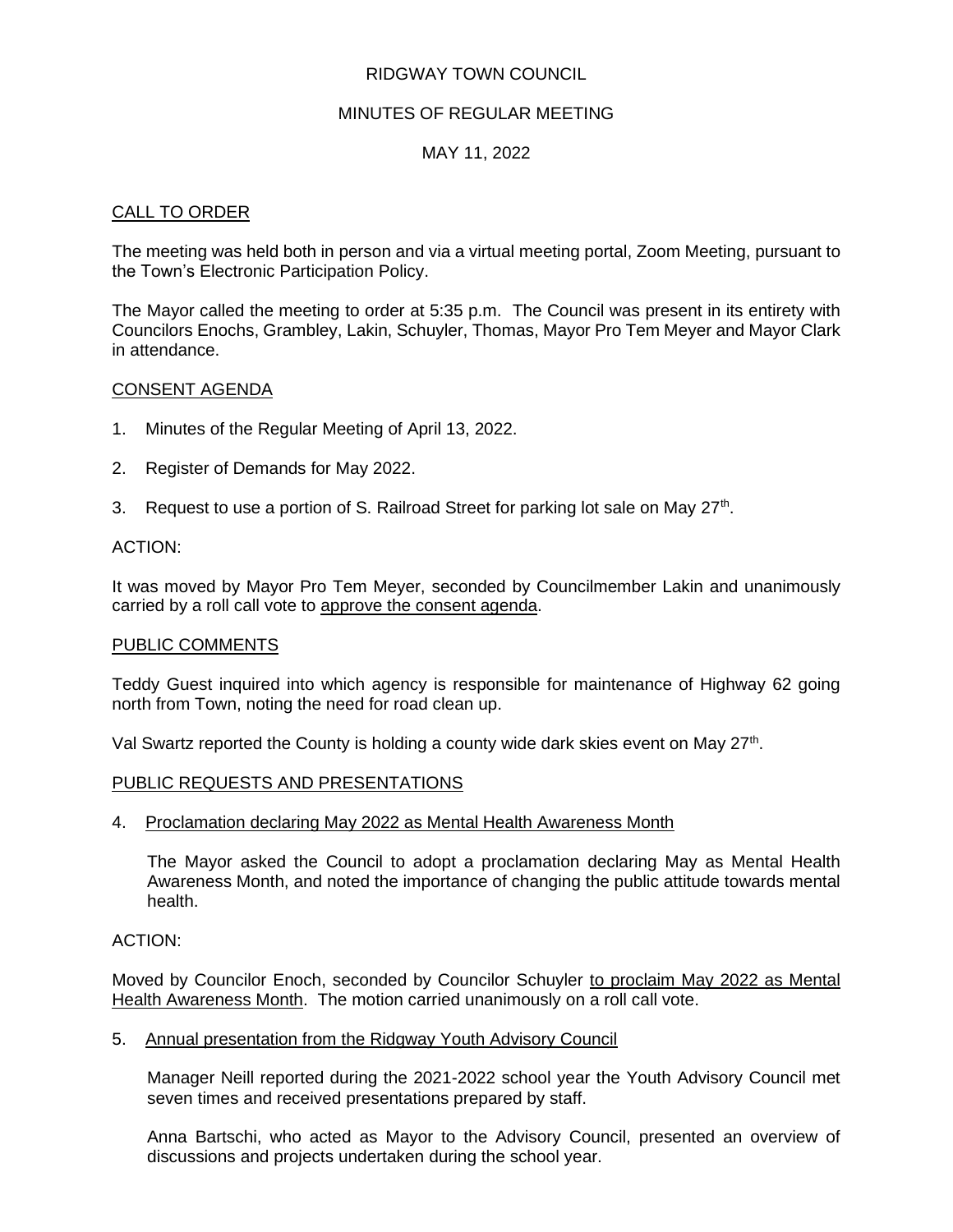> Each member of the board addressed the Council and presented why they joined the Advisory Council, and what they learned. The members were Copper Ahern, Anna Bartschi, Kayla Bolane, Maizy Gordon, Gillian Jordan, Indigo Krois, River Randolph, Eleni Wallin and Kaitlyn Winkelmann.

6. Request to use right-of-way and block N. Cora Street between Roundhouse and Railroad for community block party

The Town Clerk presented a request to hold the second annual Community Block Park on N. Cora Street on August 25<sup>th</sup>.

ACTION:

Mayor Pro Tem Meyer moved to approve the block party blocking streets between N. Cora and Roundhouse and Railroad on August 25<sup>th</sup> from 5:00 until dark, Councilor Enochs seconded and the motion carried unanimously on a roll call vote.

7. Presentation from new President/CEO of the Telluride Foundation

Jason Corzine introduced himself as the new President and CEO of the Telluride Foundation. He gave a small presentation on the 20 year history of the non-profit organization in San Miguel County, and it's "short history" in Ridgway and Ouray County; and his background working with non-profits. He stated "my commitment to you" is to "bring resources to this fantastic community".

There were questions from the Council.

# POLICY MATTERS

# 8. Award of bid for the Lena Street North Paving Project

Staff Report dated 5-4-22 from the Town Manager presenting a Notice of Award for the Lena Street North Project.

Manager Neill explained the Town issued a request for proposals for the Lena Street North Paving Project in late February, and bids were opened on March 31<sup>st</sup>. Two bids were received and after review, including checking references and taking into consideration input from the Lena Commons LLC partners in the project, staff is recommending awarding the bid to Ridgway Valley Enterprises in the amount of \$864,784.75.

He reported the project is identified as a capital improvement project in the 2022 Budget, and funding of \$425,000 was set aside over the last two budget cycles to meet the Town's financial obligation of 40% of the project. Project Management is not included in the construction bid, he noted, and would be approximately an additional 5% of the project, or \$146,000.

There were questions from the Council.

Tom Kennedy, attorney for Lena Street Common LLC stated the development company "supports the award of the bid".

There was a question from the Council, and the Town Engineer explained, if awarded the contract is a fixed price.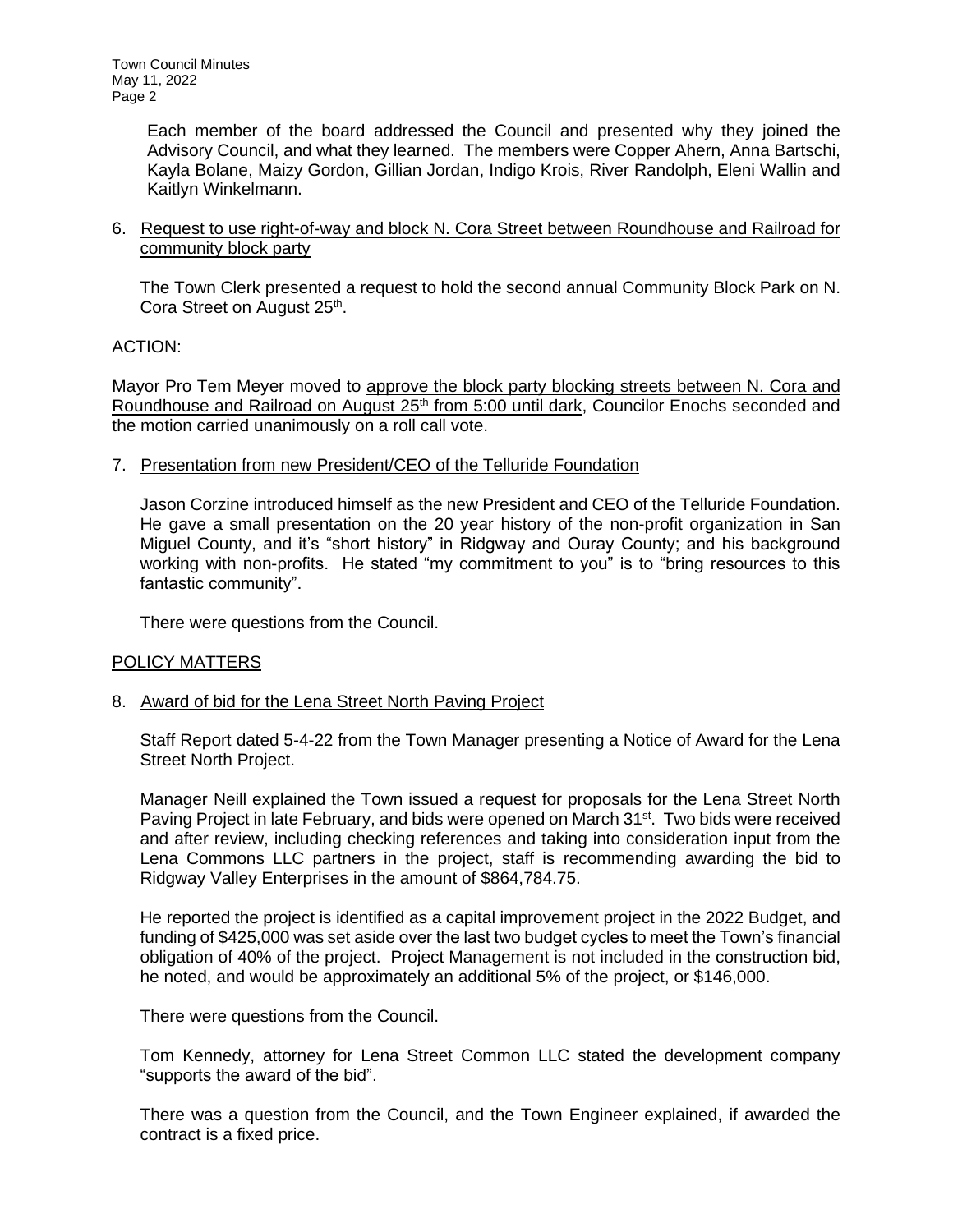### ACTION:

Councilor Schuyler moved to issue Notice of Award for the Lena Street North Project to Ridgway Valley Enterprises, Inc as presented and contingent upon Lena Commons LLC depositing its share of the cost of the project into the escrow account held and maintained by the Town and dedicated exclusively for use by the parties in connection with the Project Development and Implementation Agreement for the payment of the cost of the project. Mayor Pro Tem Meyer seconded the motion which carried unanimously on a roll call vote.

### 9. Updated Development Agreement with Alpine Homes-Ridgway, LLC

The Town Attorney presented an updated Development Agreement with Alpine Homes-Ridgway LLC for the Riverfront Village PUD.

Town Attorney Nerlin stated the Development Agreement for Riverfront Village PUD outlines contingencies prior to approval of a plat map. The development, which contains commercial, multi family and townhouse dwelling units, includes Town stormwater infrastructure which is now included in the agreement.

Tom Kennedy, attorney for developer Alpine Homes-Ridgway LLC, stated "we are good with the changes" and "encourage you to move forward".

### ACTION:

Mayor Pro Tem Meyer moved, with the second by Councilor Lakin to approve the updated development agreement between Alpine Homes-Ridgway LLC and the Town of Ridgway, and the motion carried unanimously on a roll call vote.

10. Temporary Access Agreement with Echo Properties Corp., Railroad Depot Funding LLC, Ridgway Railroad Museum and Ouray County Ranch History Museum

Staff Report from the Town Attorney presenting a temporary access agreement with Echo Properties Corp., Railroad Depot Funding LLC, Ridgway Railroad Museum and Ouray County Ranch History Museum for access off N. Railroad Street until December 31, 2022.

Attorney Nerlin explained the agreement allows three access points from N. Railroad Street to two parcels of land owned by Echo Properties and leased for fifty years to the Railroad Depot and the Ranch History Museum. He reported the Council has entered into a series of temporary access agreements with the entities for access to the parcels since 2017, and it is hoped that a "long term solution" will be reached.

### ACTION:

It was moved by Mayor Pro Tem Meyer to approve the Temporary Access Agreement between the Town or Ridgway and Echo Properties Railroad Depot Funding, the Ridgway Railroad Museum and the Ouray County Ranch History Museum. Councilor Grambley seconded the motion which carried unanimously on a roll call vote.

### 11. Resolution No. 22-06 Establishing a Community Sustainability Advisory Board

Staff Report dated 5-5-22 from the Town Manager presenting a resolution to form a Community Sustainability Advisory Board.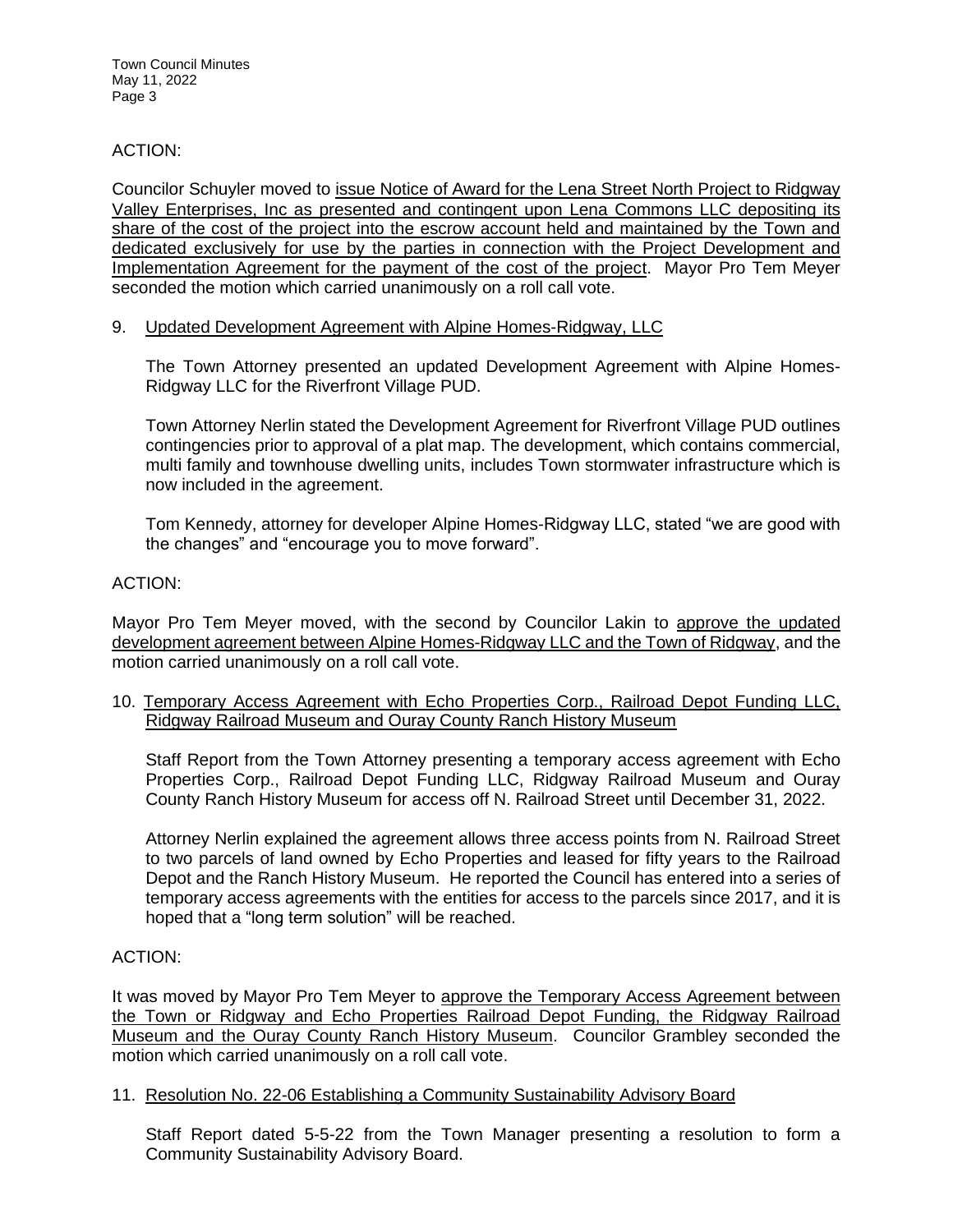> The Town Manager noted the Council has received numerous requests for a Town sanctioned sustainability committee to provide opportunities for residents to present input on priorities, support implementation of local climate action plans and make recommendation to local governing boards. It was estimated the board would meet once a month, and be overseen by Town staff.

> There was discussion by the Council regarding Council representation on the board. It was agreed to change the proposed resolution to state preferred members would be Town residents, and no prior experience would be necessary.

# ACTION:

Moved by Mayor Pro Tem Meyer seconded by Councilmember Schuyler and unanimously carried by a roll call vote to adopt with the modification that not everyone needs to be experienced in this, Resolution No. 22-06, A Resolution of the Town Council of The Town of Ridgway, Colorado Establishing the Town of Ridgway Sustainability Advisory Board, and we will appoint a member from Council as the Ex-Officio Councilmember on the Sustainability Advisory Board at a later date.

# 12. Purchase of security fencing for Ridgway Water Treatment Plant

Staff Report from the Town Manager dated 5-4-22 presenting an expenditure contained in the 2022 Fiscal Year Budget to fence the water treatment plant.

The Town Manager explained staff has procured quotes for security fencing to be installed around the water treatment plant, water tanks and generator; the project is contained in the current year budget. Two quotes were received and staff is recommending using the lowest bid from Taylor Fence Company in the amount of \$57,366 to furnish and install the chain link security fence.

# ACTION:

Moved by Mayor Pro Tem Meyer to approve the deviation from procurement procedures, waive the formal request for bid process for acquisition of equipment and authorize the purchase of a security fence from Taylor Fence Company of Grand Junction in the amount of \$57,366 and authorize staff to enter into a purchase agreement for said equipment, seconded by Councilor Schuyler, the motion carried unanimously on a roll call vote.

# 13. Grant application to the Department of Local Affairs Rural Economic Development Initiative Program

Staff Report from the Town Manager dated 5-4-22 requesting affirming a grant application made on April 21<sup>st</sup> to the Department of Local Affairs Rural Economic Development Initiative Program to support the rehabilitation and restoration of the Old Post Office, at 540 Clinton Street.

Mayor Clark explained he asked the Town Manager to write the grant "at the last minute" to help the property owners, by requesting \$150,000 for rehabilitation of the Old Post Office building. He noted if awarded, the Town will be the administering agent. The application requires Council approval, and he asked the Council to ratify the action.